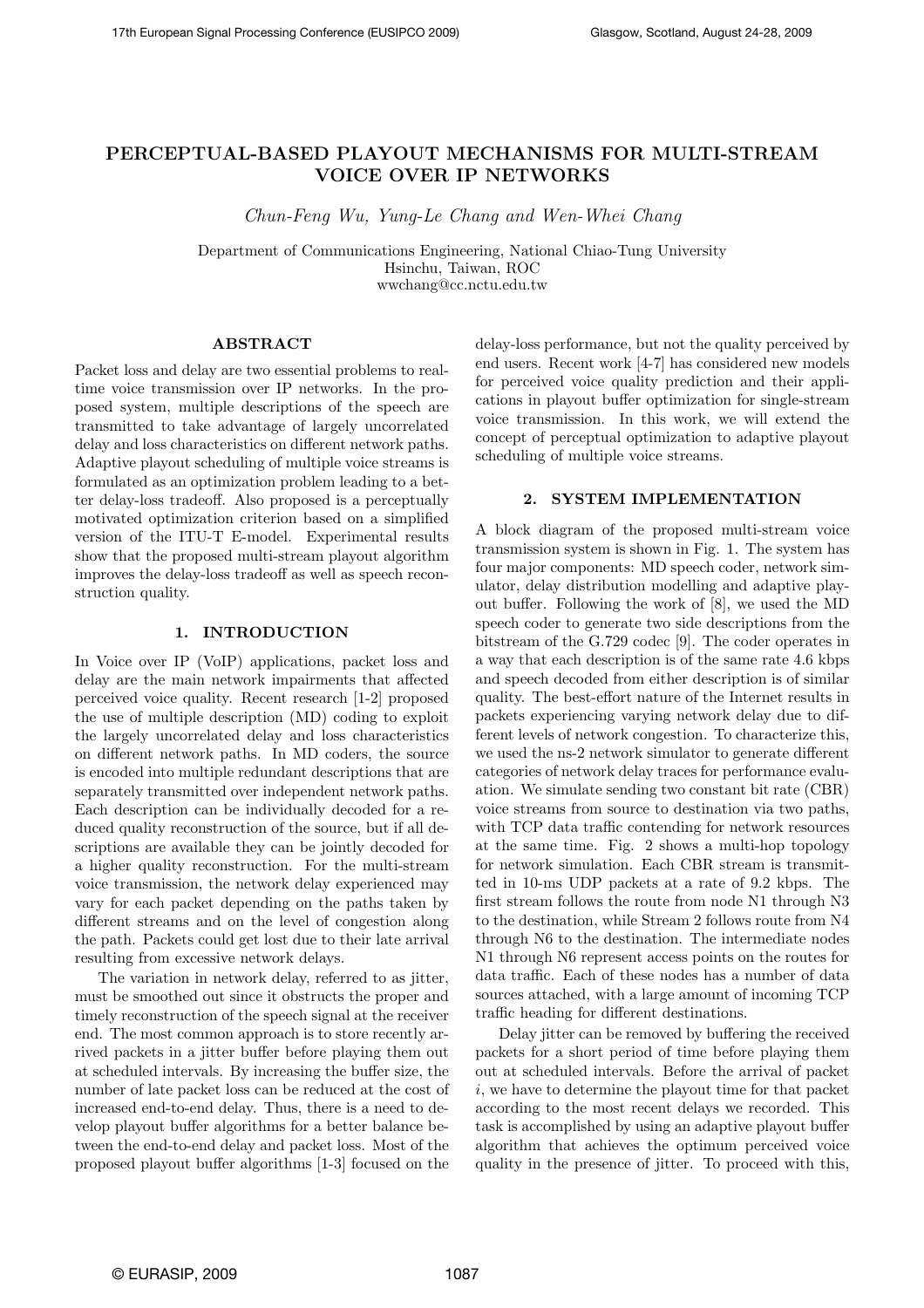it is important to establish the delay distribution model as it is directly related to late packet loss rate. Previous work in [6] has found that the delay characteristics of voice over Internet is better characterized by a Pareto distribution than a normal or an exponential distribution.

### 3. MULTI-STREAM VOICE QUALITY PREDICTION MODEL

The E-model, defined in the ITU-T Recommendation G.107 [10], is an analytic model of conversational speech quality used for network planning purposes. It combines individual impairments due to both the signal's properties and the network characteristics into a single R-factor ranging from 0 to 100. In VoIP applications [11], the R-factor may be simplified as follows:  $R = 94.2 - I_d - I_e$ , where  $I_e$  is the equipment impairment factor and  $I_d$  is the delay impairment factor. The R-factor is related to the conversational mean opinion score  $(MOS<sub>c</sub>)$  through a fixed mapping in [10]. The delay impairment factor can be derived by a simplified fitting process in the form

$$
I_d(d) = 0.024d + 0.11(d - 177.3)H(d - 177.3)
$$
 (1)

where d is the end-to-end delay and  $H(x)$  is the step function. Although the ITU E-model is commonly used, the derived  $I_e$  model is applicable to a restricted number of codecs and this hinders its use in new applications. To address this, objective methods for deriving the model parameters have been proposed in [12], but this is limited to a consideration of only the singledescription voice transmission. Recognizing this, we will extend the objective methods to predict perceived quality of multi-stream voice over IP networks.

For two-stream voice transmission, each channel can either deliver all its bits or deliver none of its bits, so the two channels will always be in one of three possible states: no loss, loss in exactly one channel, and loss in both channels (packet erasure). Let  $S_1$  be the channel state that both descriptions are received, and  $S_2$  be the channel state that only one description is received. Corresponding to each channel state  $S_k$ , the MD decoder reconstructs the source signal with an equipment impairment factor  $I_{e,k}$ . We next present the objective method for deriving the  $I_{e,k}$  model for each channel state. The reference speech signal is first MD-encoded and then processed in accordance with the network loss characteristics to and generate the degraded speech. The degraded speech and reference speech are then fed to the PESQ to obtain a measurement of speech quality due to loss and codec. For each speech sample in the data set, a MOS score for a packet erasure rate is obtained by averaging over 30 different packet erasure locations. Further, these MOS scores are averaged over all speech samples recorded by eight males and eight females. Values of MOS obtained from PESQ are transformed to

R-factor and then to  $I_e = 94.2 - R$ . The curves for measured  $I_{e,k}$  versus packet erasure rate e are shown in Fig. 3. From the figure a nonlinear regression model can be derived for each channel state by the least squares method and curve fitting. The derived  $I_{ek}$  model has the following form:  $I_{e,k}(e) = \gamma_{1,k} + \gamma_{2,k} \ln(1 + \gamma_{3,k}e),$ where the fitting parameters  $(\gamma_{1,k}, \gamma_{2,k}, \gamma_{3,k})$  are codecand state-dependent.

### 4. PERCEPTUAL OPTIMIZATION OF SCALE FACTOR

Although there are methods which use fixed playout algorithms, better algorithms have been proposed that react to changing network conditions by dynamically adjusting the playout delay. Here we focused on adaptive playout algorithms and adjust the buffer between talkspurts. The basic adaptive playout algorithm operates by estimating two statistics characterizing the network delay, and uses them to calculate the playout delay as follows:

$$
d_{play,i} = \hat{d}_i + \beta \hat{v}_i.
$$
\n(2)

where  $\hat{d}_i$  and  $\hat{v}_i$  are running estimates of the mean and variance of network delay seen up to the ith arriving packet. Here  $\beta$  is the safety factor which can be used to set the playout time to be far enough beyond the delay estimate; so that only a small fraction of packets will arrive too late to be played out. A higher value of  $\beta$ results in a lower late loss rate as more packets arrive in time, however the end-to-end delay increases. The safety factor  $\beta$  has a critical impact on the adjustment of playout delay, which in turn influences the delay-loss tradeoff. Compared with fixed  $\beta$  in existing perceptualbased playout algorithms [4-6], further enhancement is expected with dynamic setting of  $\beta_i$  for every packet i. In this work,  $\beta_i$  is adapted according to the observed delay distribution and the adopted criterion relies on the use of a simplified version of the conversational-quality E-model.

Perceptual-based buffer design must take into account the tradeoff between delay, packet loss, and speech reconstruction quality. We formulated this tradeoff as an optimization problem which involves finding the best value of the decision variable  $\beta_i$  for every packet *i*. By the best variable we mean the one that results in smallest value of the utility function defined by

$$
I_{m,i}(d_i, e_i) = I_d(d_i) + I_e(e_i)
$$
  
=  $I_d(d_i) + \sum_{k=1,2} P\{\frac{S_k}{S_1 \cup S_2}\} I_{e,k}(e_i).$  (3)

where the end-to-end delay  $d_i$  is a summation of the encoding delay  $d_c$  and the playout delay  $d_{play,i}$ , i.e.  $d_i =$  $d_c + \hat{d}_i + \beta_i \hat{v}_i$ . The erasure probability of packet i can be expressed as

$$
e_i = e_n^{(1)} e_n^{(2)} + e_n^{(1)} (1 - e_n^{(2)}) e_{b,i}^{(2)} + e_n^{(2)} (1 - e_n^{(1)}) e_{b,i}^{(1)} \t\t(4) + (1 - e_n^{(1)}) (1 - e_n^{(2)}) e_{b,i}^{(1)} e_{b,i}^{(2)}
$$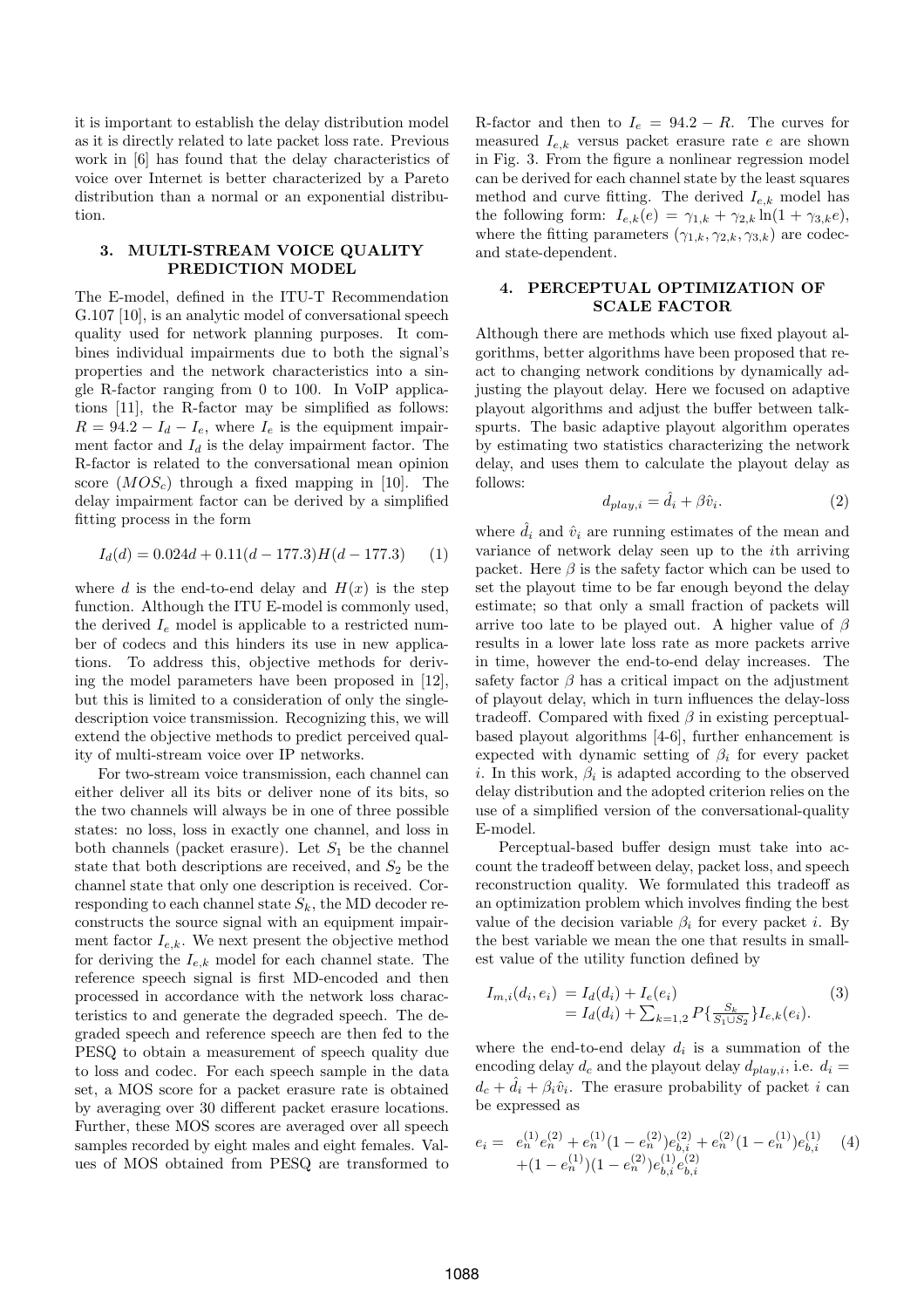where  $e_n^{(l)}$  and  $e_{b,i}^{(l)}$  represent the network loss probability and the late loss probability in stream  $l$ , respectively. The probability of channel state  $S_1$  is given by

$$
P\{\frac{S_1}{S_1 \cup S_2}\} = \frac{1}{1 - e_i}(1 - e_n^{(1)})(1 - e_n^{(2)})(1 - e_{b,i}^{(1)})(1 - e_{b,i}^{(2)})
$$
\n(5)

Through the delay distribution modelling, as described in the following section, the packet erasure probability  $e_i$  can be represented in terms of the safety factor  $\beta_i$ . This reduces the expression of the utility function to be  $I_{m,i}(d_i, e_i) = I_{m,i}(\beta_i)$ . By differentiating it with respect to  $\beta_i$ , we get the following equation for the gradient:

$$
I'_{m,i}(\beta_i) = c\hat{v}_i + \sum_{\substack{S_k\\S_1 \cup S_2}} \{P\{\frac{S_k}{S_1 \cup S_2}\}_{1+\gamma_{3,k}e_i}^{\gamma_{2,k}\gamma_{3,k}} \frac{de_i}{d\beta_i} + (6) \frac{dP\{\frac{S_k}{S_1 \cup S_2}\}}{d\beta_i} I_{e,k}\}.
$$

where

$$
c = \begin{cases} 0.024, & \beta_i < (177.3 - d_c - \hat{d}_i)/\hat{v}_i; \\ 0.134, & \beta_i > (177.3 - d_c - \hat{d}_i)/\hat{v}_i. \end{cases} \tag{7}
$$

$$
\frac{dP\{\frac{S_1}{S_1\cup S_2}\}}{d\beta_i} = \frac{\hat{v}_i}{d\beta_i} \frac{1 - e_n^{(1)}(1 - e_n^{(2)})[\alpha_1 e_{b,i}^{(1)}(1 - e_{b,i}^{(2)})]}{1 + \alpha_2 e_{b,i}^{(2)}(1 - e_{b,i}^{(1)})] + \frac{1}{(1 - e_i)^2} \frac{de_i}{d\beta_i} (1 - e_n^{(1)}) (1 - e_n^{(2)}) (1 - e_{b,i}^{(1)}) (1 - e_{b,i}^{(2)})
$$
\n
$$
(1 - e_i)^2 \frac{1}{d\beta_i} \left(1 - e_n^{(1)}(1 - e_n^{(2)})\right)
$$
\n(8)

Proceeding in this way, the secant method [11] is then applied to find the perceptual optimum value of  $\beta_i$ . Starting with two initial values  $\beta_i(-1)$  and  $\beta_i(0)$ , the iterative formula for the secant algorithm has the form

$$
\beta_i(j+1) = \beta_i(j) - \frac{\beta_i(j) - \beta_i(j-1)}{I'_{m,i}(\beta_i(j)) - I'_{m,i}(\beta_i(j-1))} I'_{m,i}(\beta_i(j)).
$$
\n(9)

The new value  $\beta_i(j+1)$  is then used in the next iteration and the estimation process is repeated until the difference  $|\beta_i(j+1) - \beta_i(j)|$  is smaller than a threshold.

## 5. PERCEPTUAL-BASED MULTI-STREAM PLAYOUT ALGORITHM

The main attraction of multi-stream voice transmission arises from its flexibility to trade off the end-to-end delay, losing both descriptions, and losing only one description. The latter two cases results in different degrees of speech quality degradation. For this investigation, we will extend the concept of perceptual optimization to adaptive playout scheduling of multiple voice streams. We first applied an autoregressive algorithm [3] to estimate the mean delay  $\hat{d}_i^{(l)}$  and delay variance  $\hat{v}_i^{(l)}$  for individual stream  $l$   $(l = 1, 2)$  as follows:

$$
\hat{d}_i^{(l)} = \alpha \hat{d}_{i-1}^{(l)} + (1 - \alpha) n_i^{(l)}.
$$
 (10)

$$
\hat{v}_i^{(l)} = \alpha \hat{v}_{i-1}^{(l)} + (1 - \alpha) |n_i^{(l)} - \hat{d}_i^{(l)}|.
$$
 (11)

where  $n_i^{(l)}$  is the actual network delay and  $\alpha = 0.998002$ is a weighting factor for convergence control.

The next issue to be addressed is how to associate the safety factor  $\beta_i$  with the packet erasure probability  $e_i$ , which in turn influences the calculation of the gradient  $\frac{de_i}{d\beta_i}$  in equation (8). Notice that  $e_{b,i}^{(l)}$  and  $d_{play,i}$ are strongly correlated, and to find out their relationship, the characteristics of network delay in stream  $l$  are assumed to follow a Pareto distribution which is defined as  $F_l(x) = 1 - (g_l/x)^{\alpha_l}$ . Pareto distribution parameters  $\{\alpha_l, g_l\}$  can be estimated from a network trace using the maximum likelihood estimation method [6]. Given a playout delay  $d_{play,i}$ , the late loss probability in stream  $l$  can then be calculated as  $e_{b,i}^{(l)} = 1 - F_l(d_{play,i}) = (g_l/d_{play,i})^{\alpha_l}$ . With this delay distribution modelling, we can find that the gradient of the packet loss probability  $e_i$  with respect to  $\beta_i$  is

$$
\frac{de_i}{d\beta_i} = \frac{-\hat{v}_i}{d_{\text{play},i}} \{ (1 - e_n^{(1)}) (1 - e_n^{(2)}) e_{b,i}^{(1)} e_{b,i}^{(2)} (\alpha_1 + \alpha_2) \quad (12) \\
+ e_n^{(1)} (1 - e_n^{(2)}) e_{b,i}^{(2)} \alpha_2 + e_n^{(2)} (1 - e_n^{(1)}) e_{b,i}^{(1)} \alpha_1 \}
$$

Finally, we summarize the proposed multi-stream playout algorithm as below.

- 1. Update network delay records for the past 200 packets in every stream  $l$   $(l = 1, 2)$ , and use them to calculate the Pareto distribution parameters  $(\alpha_l, g_l)$ by the maximum likelihood estimation method.
- 2. Estimate the delay mean and variance  $\hat{d}_i^{(l)}$  and  $\hat{v}_i^{(l)}$ .
- 3. Use the values of  $(\alpha_l, g_l)$  in the secant method to determine the minimizer  $\hat{\beta}_i^{(l)}$  of the utility function,

$$
I_{m,i}^{(l)}(\beta_i^{(l)}) = I_d(d_c + d_{play,i}^{(l)}) + I_e(e_i(d_{play,i}^{(l)})),
$$
 (13)  

$$
d_{play,i}^{(l)} = \hat{d}_i^{(l)} + \beta_i^{(l)} \hat{v}_i^{(l)}
$$

4. Set the playout delay to

$$
d_{play,i} = \hat{d}_i^{(l^*)} + \hat{\beta}_i^{(l^*)} \hat{v}_i^{(l^*)},
$$
  
\n
$$
l^* = \arg\min\{I_{m,i}^{(l)}(\hat{\beta}_i^{(l)}), l = 1, 2\}
$$
\n(14)

### 6. EXPERIMENTAL RESULTS

Experiments were carried out to investigate the potential advantages of using the perceptual-based playout algorithm for multi-stream voice communication. Our efforts began with the simulated delay traces for use in two different voice streams. The speech database for these studies consisted of two sentential utterances spoken by one male and one female, each 8 seconds in duration and sampled at 8 kHz. The reference speech signal is encoded and then processed in accordance with the delay and loss characteristics of the trace data to generate the degraded speech. Perceived speech quality of various playout buffer algorithms were evaluated in terms of the predicted  $R$  factor, based on a combination of E-model and ITU-T P.862 PESQ algorithm. Fig. 4 also compares the average  $R$  factor evaluated by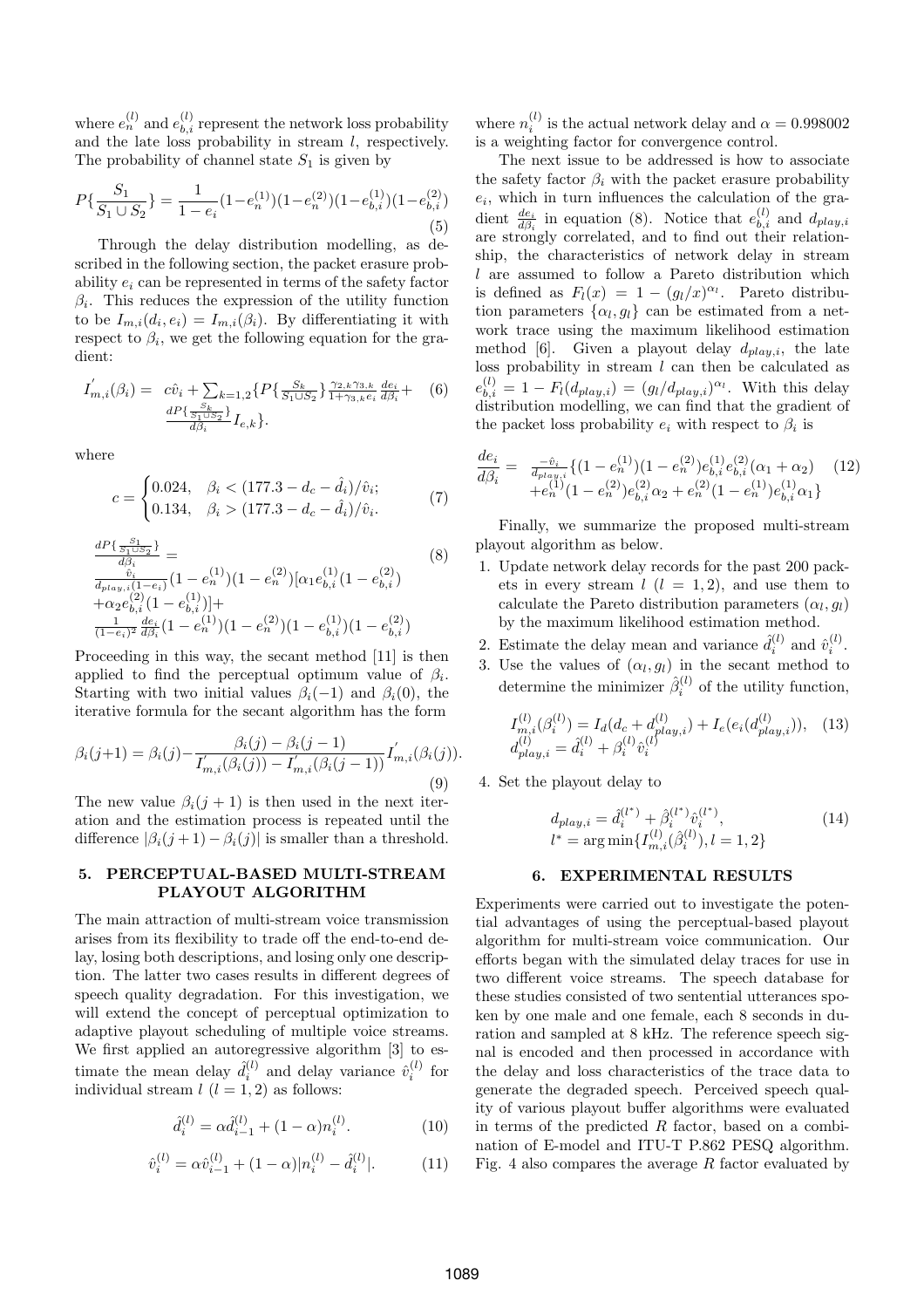simulation for various values of  $\beta$  (4, 6, and dynamic). For purpose of comparison, we also investigate a single description (SD) voice communication scheme based on the G.729 codec at 8 kbps.Compared with SD coding schemes, the better speech quality of resulting from the MD coding scheme is clearly illustrated. Table 1 compares the ratio of the full-quality speech and averge end-to-end delay under packet erasure rate  $= 5\%$ . The results are given for various values of  $\beta$  (4, 6, and dynamic) in multi-stream voice transmission system. From this table, the  $\beta$ -adaptive MD scheme yielded the highest ratio of 90.66% and the lower average playout delay of 132.64 ms, compared with 85.52% and 134.51 ms for fixed  $\beta = 6$  MD schemes. Subjective listening tests also indicate that the proposed  $\beta$ -adaptive scheme can enhance perceived speech quality for multi-stream voice transmission.

#### 7. CONCLUSIONS

In this paper, we proposed a perceptually motivated optimization criterion and a practically feasible new algorithm for multi-stream playout buffer design. We formulate the perceptual-based buffer design as an optimization problem leading to a better tradeoff between packet loss and end-to-end delay. We also compared the perceived speech quality using the E-model methodology for playout algorithms with fixed and dynamic setting of the safety factor. Experimental results show that the proposed multi-stream playout algorithm can achieve a better delay-loss tradeoff and thereby improves the perceived speech quality.

## 8. ACKNOWLEDGEMENTS

This study was jointly supported by MediaTek Inc. and the National Science Council, Republic of China, under contract NSC 96-2221-E-009-031-MY3.

#### REFERENCES

- [1] W. Jiang and A. Ortega, "Multiple description speech coding for robust communication over lossy packet networks," in International Conference on Multimedia and Expo, New York, USA, August . 2000, vol. 1,pp. 444–447.
- [2] Y.J. Liang, E.G. Steinbach, and B. Girod, "Multistream voice over IP using packet path diversity," in Multimedia Signal Processing IEEE Fourth Workshop, 2001, pp. 555–560.
- [3] S.B. Moon, J. Kurose, and D. Towsley, "Packet audio playout delay adjustment: Performance bounds and algorithms," Multimedia Systems , vol. 6, no. 1, pp. 17–28, Jan. 1998.
- [4] L. Sun and E. Ifeachor, "New Models for Perceived Voice Quality Prediction and their Applications in

Playout Buffer Optimization for VoIP Networks," in Proceedings of ICC 2004 , June 2004.

- [5] L. Atzori, and M.L. Lobina "Speech playout buffering based on a simplified version of the ITU-T E-Model, " IEEE Signal Processing Letters , June 2004.
- [6] K. Fujimoto, S. Ata, and M. Murata "Adaptive Playout Buffer Algorithm for Enhancing Perceived Quality of Streaming Applications ," in Processings of IEEE Globecom2002, Nov 2002.
- [7] Chun-Feng Wu, and Wen-Whei Chang "Perceptual Optimization of Playout Buffer in VoIP Appications, " in Communications and Networking in China, Chinacom 2006, Oct. 2006.
- [8] J. Balam and J. D. Gibson "Multiple Descriptions and Path Diversity for Voice Communications Over Wireless Mesh Networks, " IEEE Transactions on Multimedia, August 2007.
- [9] International Telecommunication Union, "Coding of Speech at 8kbit/s Using Conjugate-Structure Algebraic-Code-Excited Linear-Prediction (CS-ACELP), " ITU-T Recommendation G.729, Nov.2000.
- [10] International Telecommunication Union, "The Emodel, a computational model for use in transmission planning, " ITU-T Recommendation G.107, July 2000.
- [11] R. Cole and J. Rosenbluth, "Voice over IP performance monitoring," in Journal on Computer Communication Review, vol. 31, no. 2, Apr. 2001.
- [12] L. Sun and E. Ifeachor, "Prediction of Perceived Conversational Speech Quality and Effects of Playout Buffer Algorithms," in Proceedings of ICC 2003 , 2003.
- [13] E.K.P. Chong and S.H. Zak, An Introduction to Optimization, John Wiley & Sons, Inc., 2001.